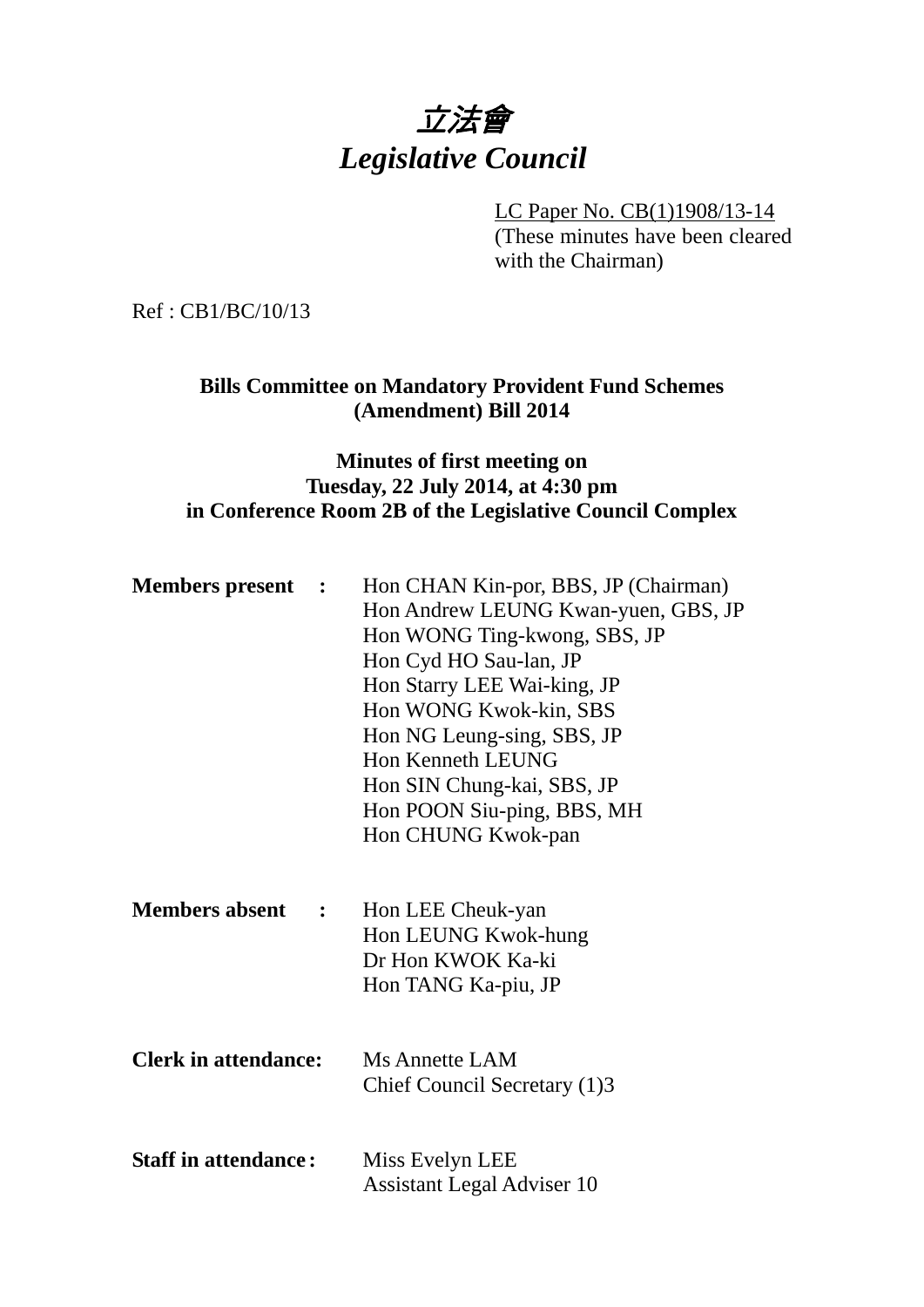Ms Connie HO Senior Council Secretary (1)3

 Ms May LEUNG Legislative Assistant (1)3

 Ms Yvonna HO Clerical Assistant (1)3

#### **I. Election of Chairman and Deputy Chairman**

Election of Chairman

Mr Andrew LEUNG, the member who had the highest precedence among members of the Bills Committee present at the meeting, presided over the election of the chairman of the Bills Committee. Mr LEUNG invited nominations for the chairmanship of the Bills Committee.

2. Mr CHAN Kin-por was nominated by Mr WONG Kwok-kin and the nomination was seconded by Ms Starry LEE. Mr CHAN Kin-por accepted the nomination.

3. As there was no other nomination, Mr Andrew LEUNG declared that Mr CHAN Kin-por was elected Chairman of the Bills Committee.

4. Members agreed that there was no need to elect a Deputy Chairman.

| П. | <b>Way forward</b><br>(LC Paper No. CB(3)762/13-14 | -- The Bill                                                                                              |  |  |
|----|----------------------------------------------------|----------------------------------------------------------------------------------------------------------|--|--|
|    | File Ref: MPF/2/1/38C Pt. 2                        | -- Legislative Council Brief<br>issued by the Financial<br>Services and<br>the<br><b>Treasury Bureau</b> |  |  |
|    | LC Paper No. $LS70/13-14$                          | -- Legal Service Division<br>Report)                                                                     |  |  |

5. The Bills Committee deliberated (Index of proceedings attached at **Appendix**).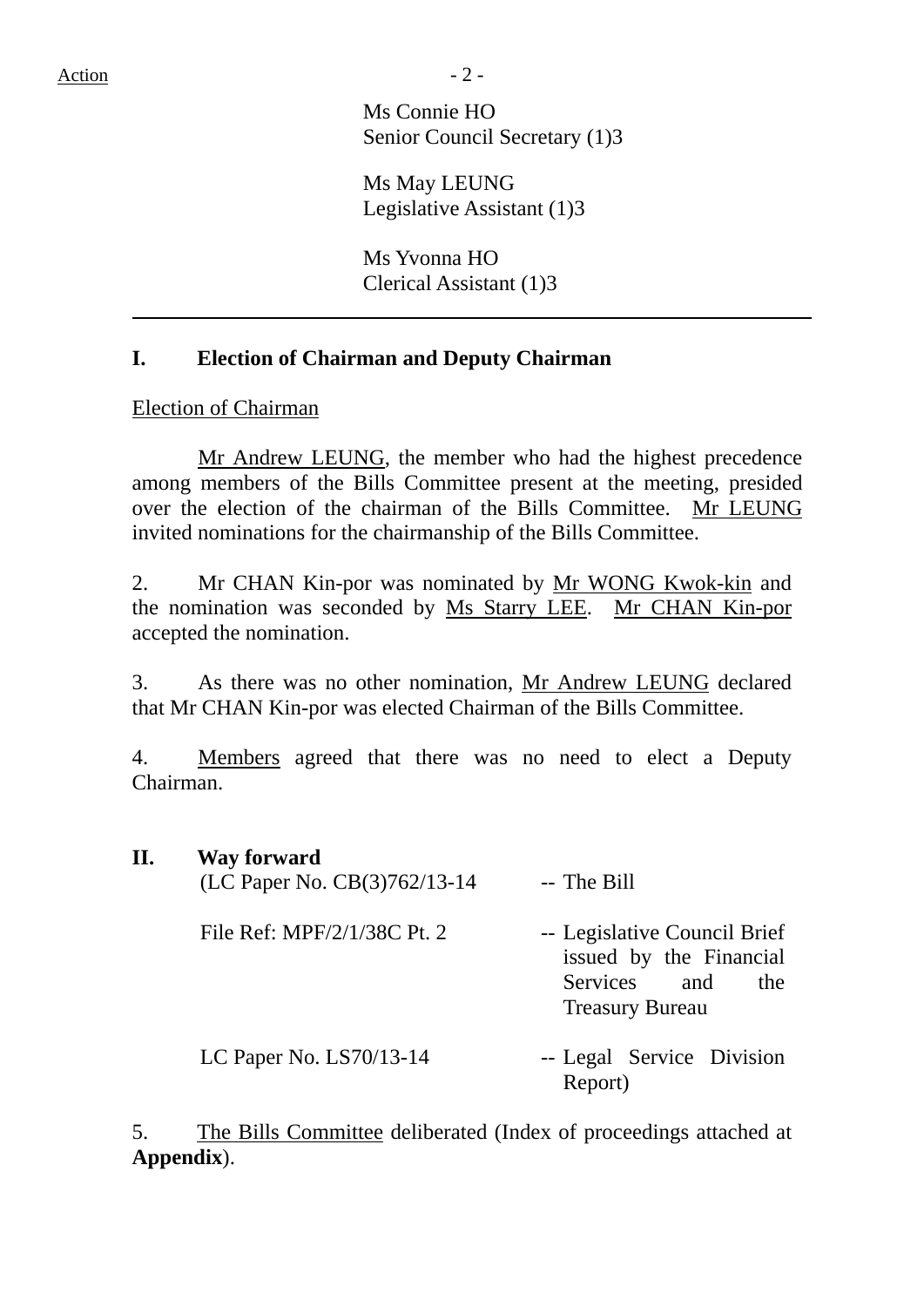Invitation of views

6. Members agreed to invite views on the Bill from interested parties and members of the public. In line with the usual practice, invitation letters would be issued to relevant organizations and the 18 District Councils. A notice would be placed on the website of the Legislative Council ("LegCo") inviting public views.

7. The Chairman drew members' attention to the proposed list of organizations to be invited to give views tabled at the meeting. Members were requested to inform the Secretariat any specific organizations they wished to invite on or before 30 July 2014.

> (*Post-meeting note*: A notice inviting public submissions on the Bill was placed on the LegCo website on 25 July 2014. Letters inviting views of the relevant organizations and District Councils endorsed by the Bills Committee had been issued on 28 and 29 July 2014 respectively.)

## Dates of future meetings

8. As most members would not be available for the second and third meetings proposed to be held on 18 September 2014 from 10:45 am to 12:45 pm and 7 October 2014 from 2:30 pm to 6:30 pm, the Chairman instructed the Secretariat to liaise with the Administration for alternative dates for the meetings and notify members of the arrangements in due course. Members agreed that the Bills Committee would meet with deputations at its third meeting.

> (*Post-meeting note*: On the direction of the Chairman, the second and third meetings of the Bills Committee were scheduled for Tuesday, 30 September 2014 from 2:30 pm to 4:30 pm and Tuesday, 7 October 2014 from 9:00 am to 12:45 pm respectively. Members had been notified of the relevant arrangements vide LC Paper No. CB(1)1864/13-14 issued on 24 July 2014.)

## **III. Any other business**

9. There being no other business, the meeting ended at 4:34 pm.

Council Business Division 1 Legislative Council Secretariat 6 August 2014